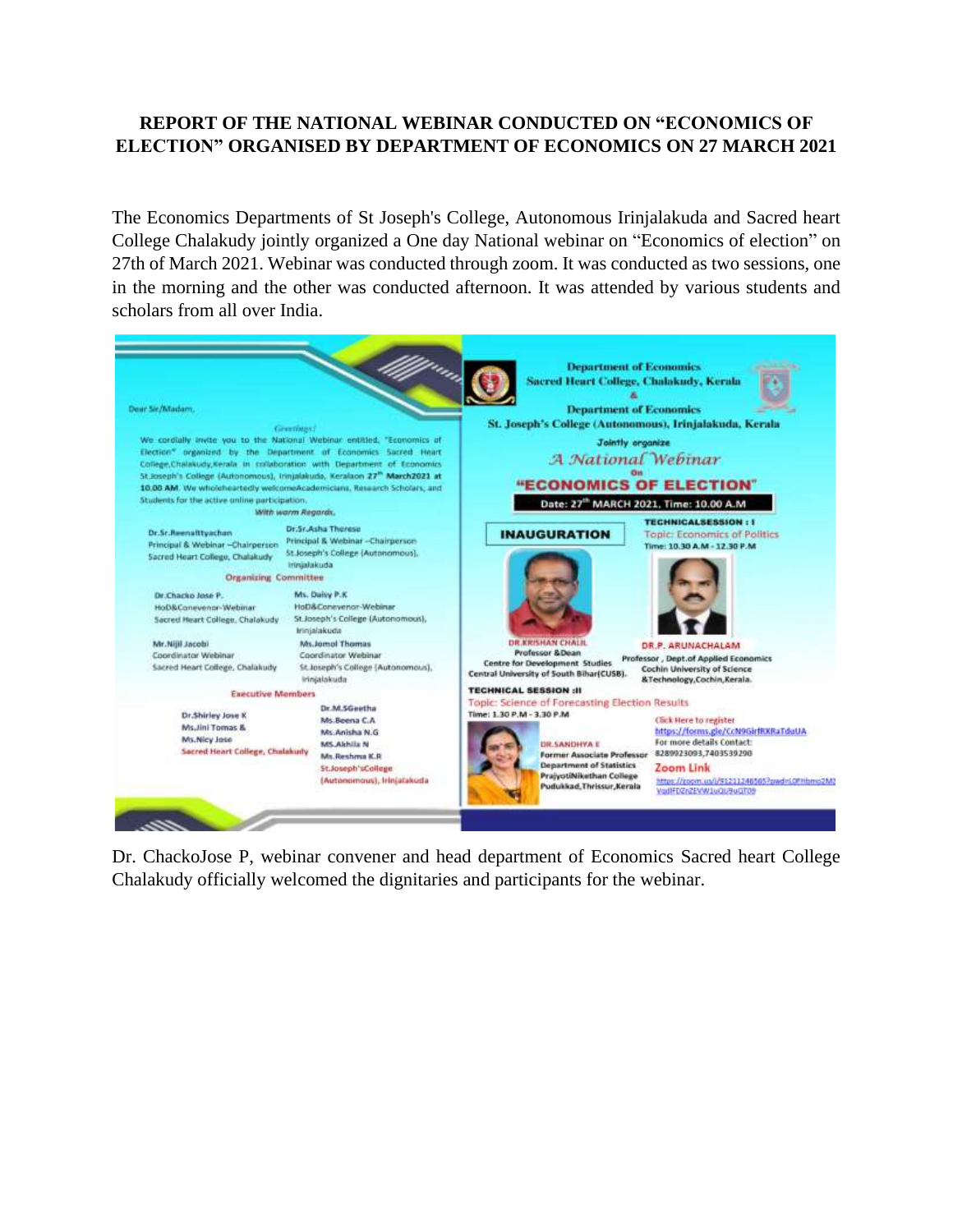

*Dr. Chacko Jose P, Head of the Department, Sacred Heart College, Chalakudy delivering welcome address*

The event was facilitated by Krishnageethy, student of Economics Sacred heart College Chalakudy. Inaugural address given by Dr. Krishnan Chalil, Professor and Dean, Centre for Development studies, Central University of South Bihar was introduced by Jyothi lakshmi Gopi, student of Economics, St Joseph's College Irinjalakuda. He stated that this topic is very inevitable one to this hour and there is a possibility of potential study on this topic but very few were done in India. He wished to have a resourceful webinar.



*Dr. Krishnan Chalil, Professor and Dean, Centre for Development studies, Central University of South Bihar inaugurating the webinar*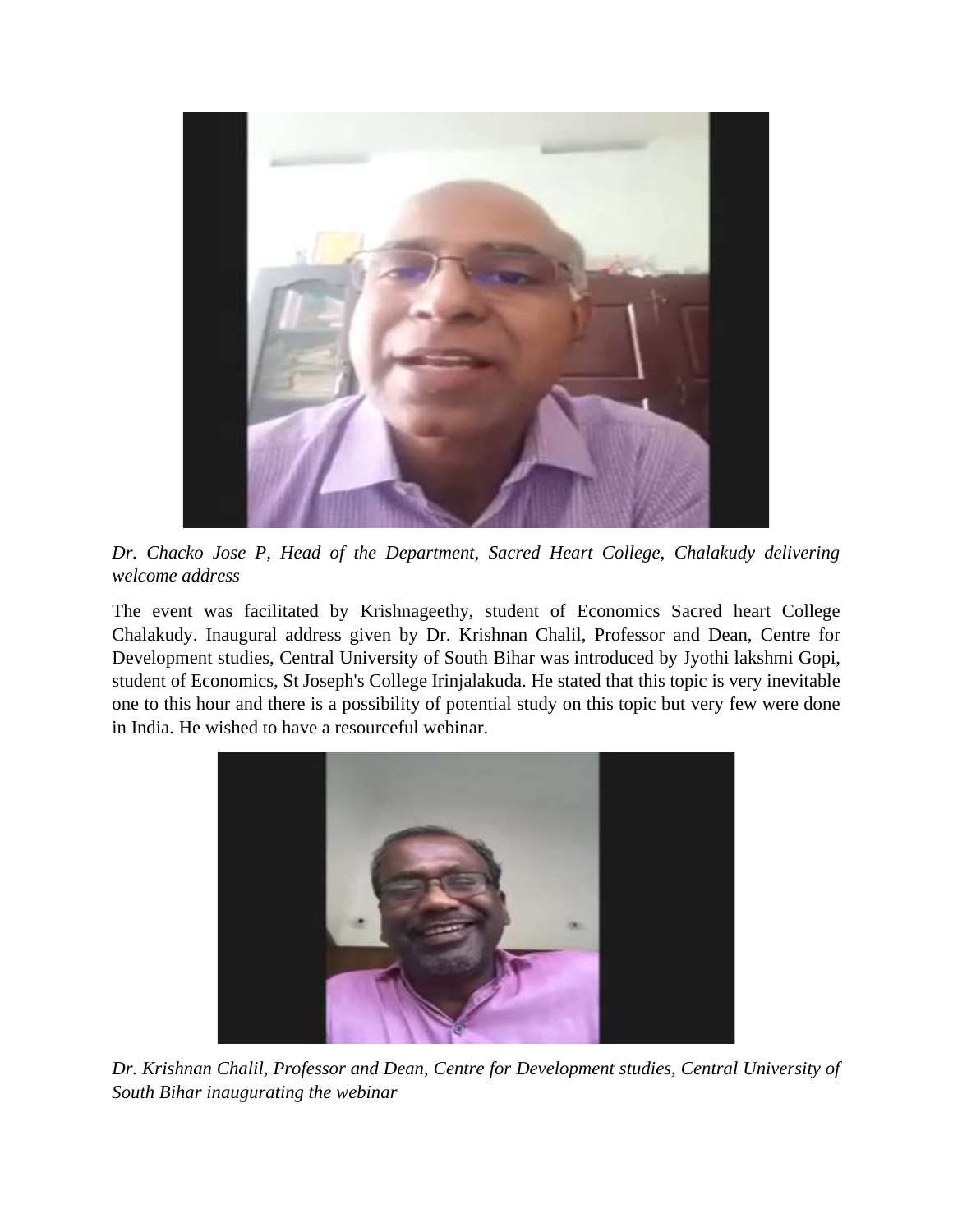## **TECHNICAL SESSION I**

The first technical session was handled by Dr. P. Arunachalam, Professor, Department of Applied economics, Cochin University of science and technology, who was introduced for the Session by Bincy Stanley, student of Economics, St Joseph's College Irinjalakuda. He delivered the lecture on "Economics of politics". He projected that, as years and years during election all political parties over the world is following the same procedure of spending lot of money on aiming the vote bank. The session was concluded with interactive session and the participants remarked that the session as a beneficial one as it was equipped with the deeper understanding of political field in economics.



*Dr. P. Arunachalam, Professor Department of Applied economics, Cochin University of Science and Technology on the topic "Economics of Politics"*

## **TECHNICAL SESSION II**

Second session was welcomed by Dr. Shirley Jose K, IQAC coordinator and Associate Professor Department of Economics, Sacred Heart College Chalakudy.

The resource person Dr. Sandhya E, former Associate Professor, Department of Statistics Prajyoti Niketan college, Pudukad, Thrissur was introduced by Nehla K Shihab, student of Economics, St Joseph's College Irinjalakuda. Dr. Sandhya provided an excellent coverage on the topic "Science of Forecasting Election Results". She stated that winning of election depends upon the proper opinion poll and this election forecasting done through an eminent way of data collection. The session was very informative and students come to know about the scientific way of election forecasting.